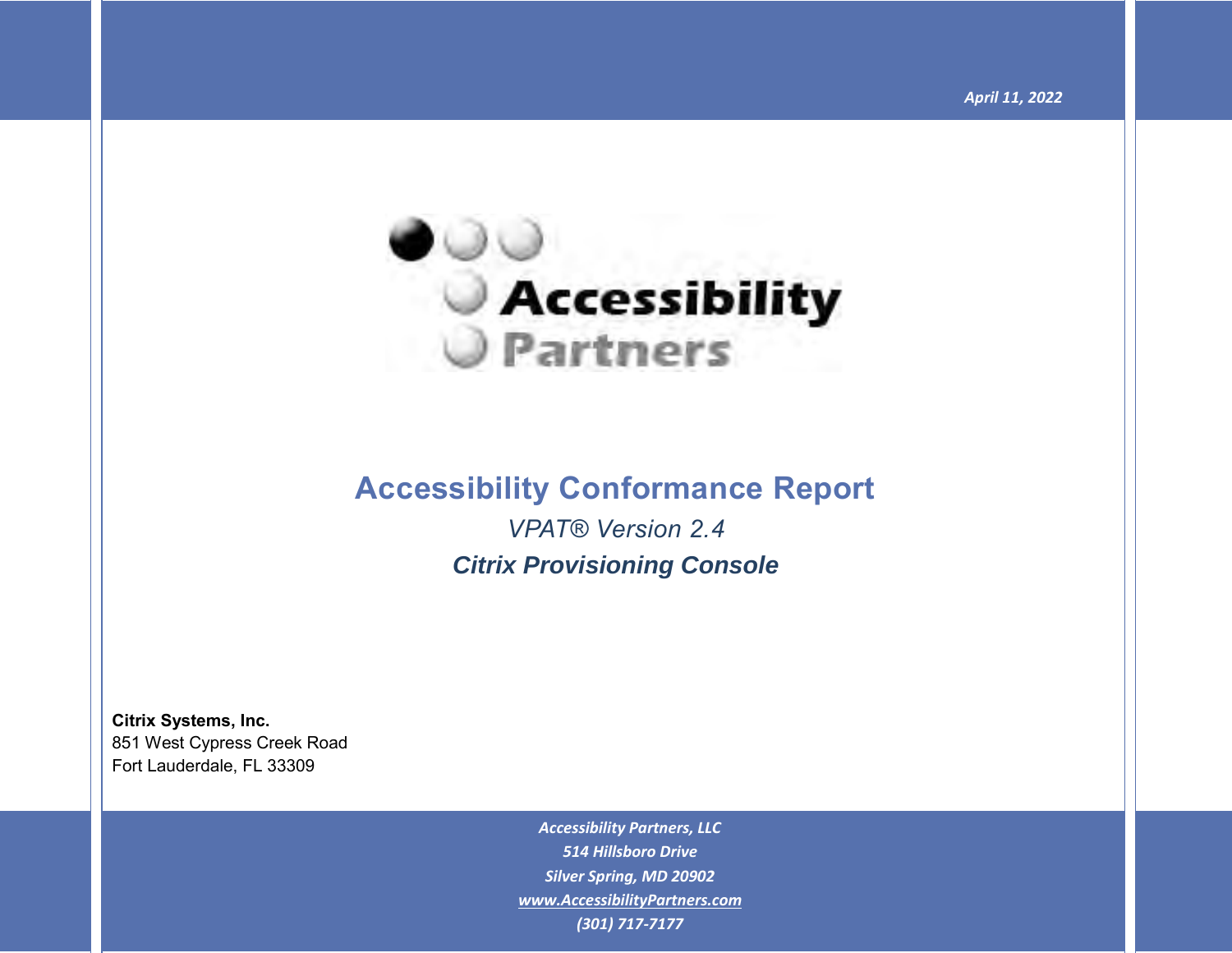*Citrix Provisioning Console*

#### **Name of Product/Version**

**Name of Product:** Citrix Provisioning Console **Version:** 2203.0

### **Product Description**

The Citrix Provisioning Console is used to manage components within a provisioning farm.

#### **Notes**

This Voluntary Product Accessibility Template (VPAT) provides guidance on the accessibility characteristics of **Citrix Provisioning Console** as of **April 11, 2022** and is only valid for the version and date it was tested.

# **Evaluation Methods Used**

Assistive technology products used as part of testing included Freedom Scientific JAWS 2022, NVDA 2021.3, Freedom Scientific ZoomText 2020, The Paciello Group's Colour Contrast Analyser 2.5, Accessibility Insights for Windows, Microsoft Windows accessibility features, and keyboard-only control. Testing was performed with this assistive technology on Windows Server 2022 and Windows 10.

## **Applicable Standards/Guidelines**

This report covers the degree of conformance for the following accessibility standard/guidelines:

| <b>Standard/Guideline</b>                       | <b>Included In Report</b> |
|-------------------------------------------------|---------------------------|
| <b>Web Content Accessibility Guidelines 2.0</b> | Level A (Yes)             |
|                                                 | Level AA (Yes)            |
|                                                 | Level AAA (No)            |
| Web Content Accessibility Guidelines 2.1        | Level A (Yes)             |
|                                                 | Level AA (Yes)            |
|                                                 | Level AAA (No)            |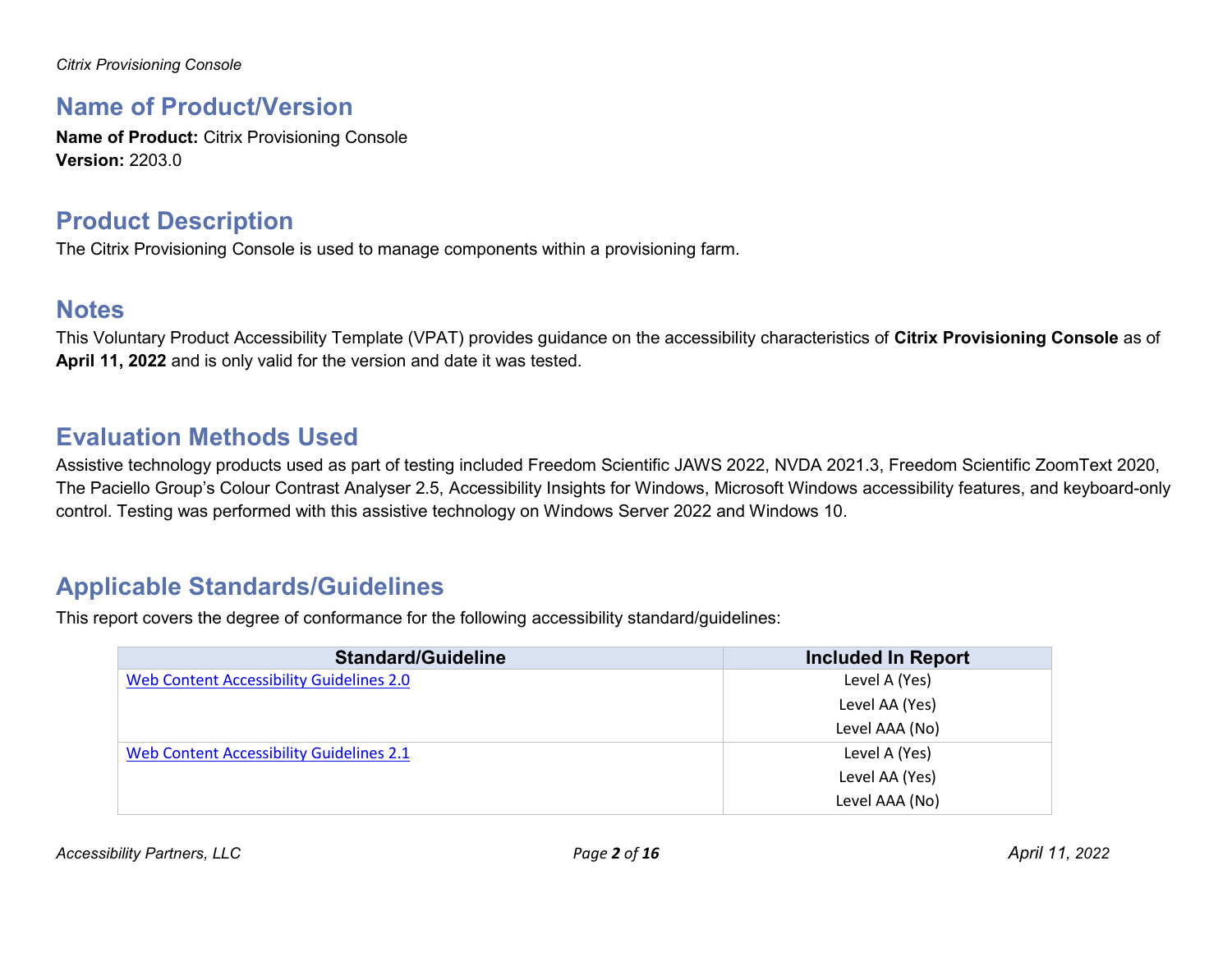#### *Citrix Provisioning Console*

| Revised Section 508 standards published January 18, 2017 and corrected January 22,  |            |
|-------------------------------------------------------------------------------------|------------|
| 2018                                                                                | <b>Yes</b> |
| <b>EN 301 549 Accessibility requirements suitable for public procurement of ICT</b> |            |
| products and services in Europe, $-$ V3.1.1 (2019-11)                               | No         |

#### **Terms**

The terms used in the Conformance Level information are defined as follows:

- **Supports**: The functionality of the product has at least one method that meets the criterion without known defects or meets with equivalent facilitation.
- **Partially Supports**: Some functionality of the product does not meet the criterion.
- **Does Not Support**: The majority of product functionality does not meet the criterion.
- **Not Applicable**: The criterion is not relevant to the product.
- **Not Evaluated**: The product has not been evaluated against the criterion. This can be used only in WCAG 2.0 Level AAA.

# **WCAG 2.x Report**

Tables 1 and 2 also document conformance with:

- Chapter 5 501.1 Scope, 504.2 Content Creation or Editing
- Chapter 6 602.3 Electronic Support Documentation.

Note: When reporting on conformance with the WCAG 2.x Success Criteria, they are scoped for full pages, complete processes, and accessibility-supported ways of using technology as documented in the [WCAG 2.0 Conformance Requirements.](https://www.w3.org/TR/WCAG20/#conformance-reqs)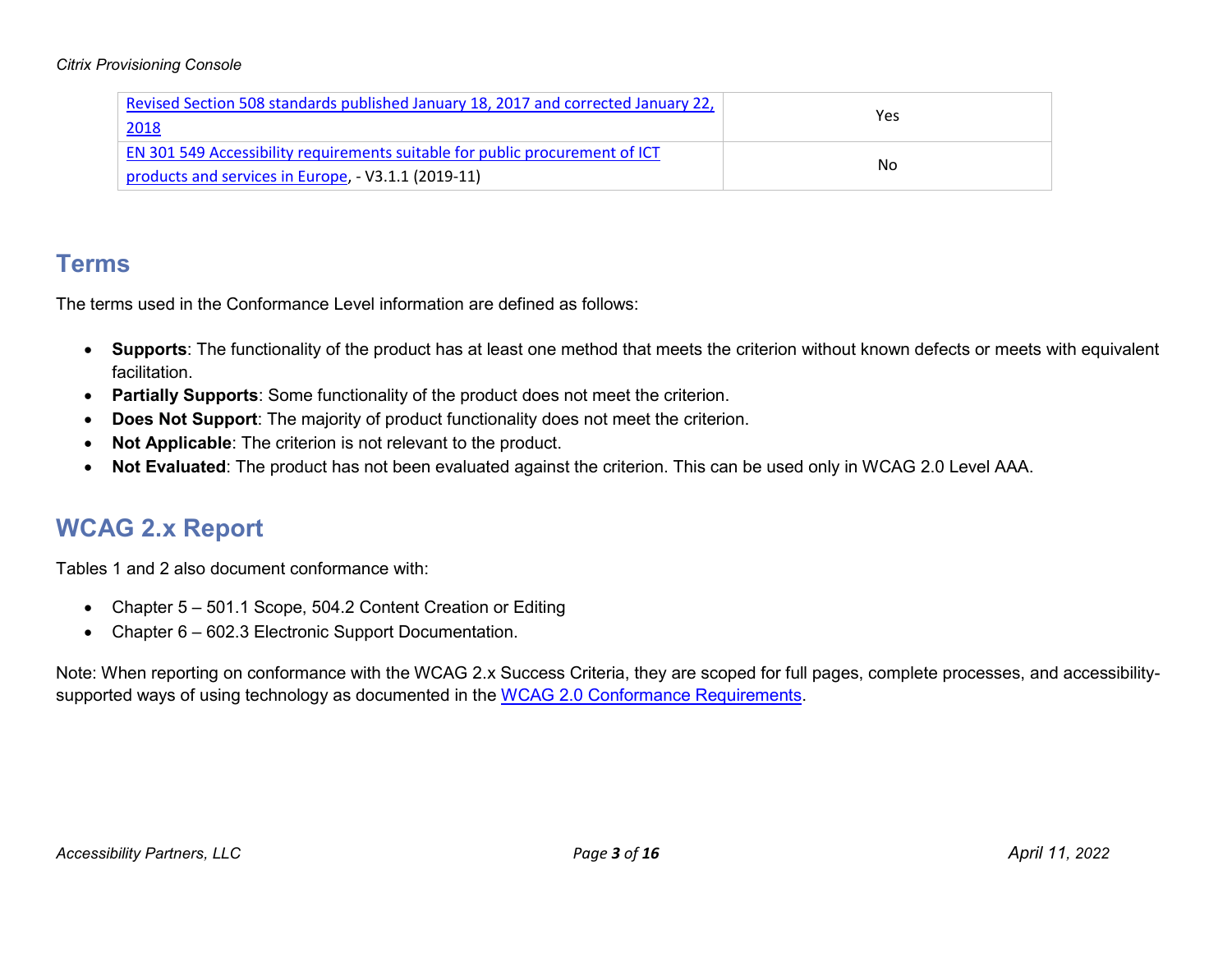## **Table 1: Success Criteria, Level A**

| <b>Criteria</b>                                                                                                                                                                                 | <b>Conformance Level</b>  | <b>Remarks and Explanations</b>                                                                                                                                                                                                                                                                                                                                             |
|-------------------------------------------------------------------------------------------------------------------------------------------------------------------------------------------------|---------------------------|-----------------------------------------------------------------------------------------------------------------------------------------------------------------------------------------------------------------------------------------------------------------------------------------------------------------------------------------------------------------------------|
| 1.1.1 Non-text Content (Level A)<br>Also applies to:<br><b>Revised Section 508</b><br>501 (Web)(Software)<br>$\bullet$<br>602.3 (Support Docs)<br>$\bullet$                                     | <b>Partially Supports</b> | A text equivalent exists for some images. Text<br>equivalents are not provided for the icons in the "vDisk<br>Versions" window or for some of the icons in the right<br>pane (e.g., the lock icon in the vDisk Pool table).                                                                                                                                                 |
| 1.2.1 Audio-only and Video-only (Prerecorded) (Level A)<br>Also applies to:<br><b>Revised Section 508</b><br>501 (Web)(Software)<br>$\bullet$<br>602.3 (Support Docs)<br>$\bullet$              | Not Applicable            | There are no audio-only or video-only recordings in the<br>application.                                                                                                                                                                                                                                                                                                     |
| 1.2.2 Captions (Prerecorded) (Level A)<br>Also applies to:<br><b>Revised Section 508</b><br>501 (Web)(Software)<br>$\bullet$<br>602.3 (Support Docs)<br>$\bullet$                               | Not Applicable            | There are no audio-only or video-only recordings in the<br>application.                                                                                                                                                                                                                                                                                                     |
| 1.2.3 Audio Description or Media Alternative (Prerecorded) (Level A)<br>Also applies to:<br><b>Revised Section 508</b><br>501 (Web)(Software)<br>$\bullet$<br>602.3 (Support Docs)<br>$\bullet$ | Not Applicable            | There are no audio-only or video-only recordings in the<br>application.                                                                                                                                                                                                                                                                                                     |
| 1.3.1 Info and Relationships (Level A)<br>Also applies to:<br><b>Revised Section 508</b><br>501 (Web)(Software)<br>$\bullet$<br>602.3 (Support Docs)<br>$\bullet$                               | <b>Partially Supports</b> | Some user interface controls have programmatically<br>determined, descriptive names.<br>Some controls (e.g., text boxes, dropdown menus) do<br>not have programmatically determined names. The<br>accessible names of some controls (e.g., text boxes,<br>sliders, spin boxes, dropdown menus) are not<br>descriptive/accurate.<br>Some column headers are not descriptive. |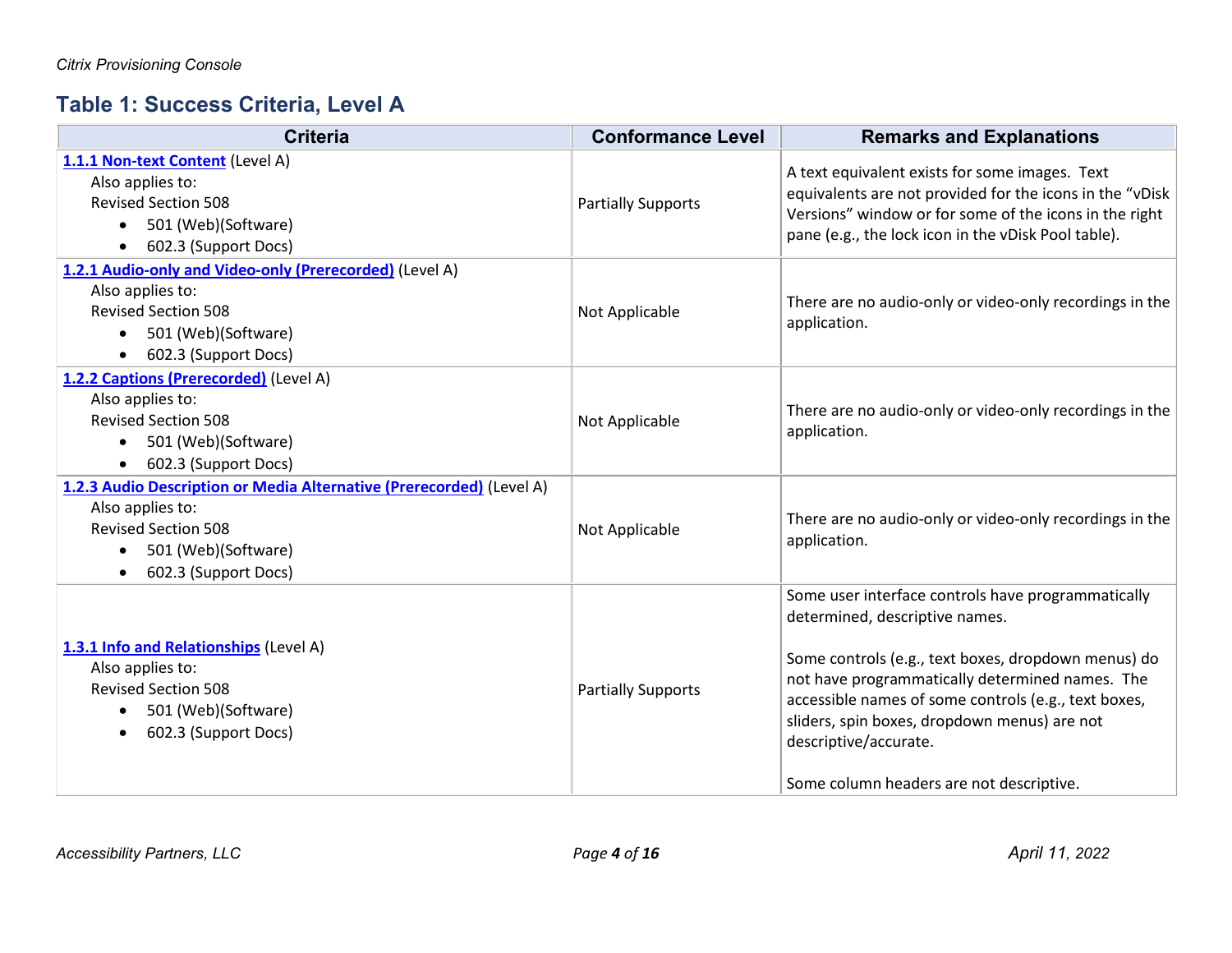| <b>Criteria</b>                                         | <b>Conformance Level</b>  | <b>Remarks and Explanations</b>                                                          |
|---------------------------------------------------------|---------------------------|------------------------------------------------------------------------------------------|
| 1.3.2 Meaningful Sequence (Level A)<br>Also applies to: |                           |                                                                                          |
| <b>Revised Section 508</b>                              | Supports                  | Correct reading sequences can be programmatically                                        |
| 501 (Web)(Software)<br>$\bullet$                        |                           | determined.                                                                              |
| 602.3 (Support Docs)<br>$\bullet$                       |                           |                                                                                          |
| 1.3.3 Sensory Characteristics (Level A)                 |                           |                                                                                          |
| Also applies to:                                        |                           |                                                                                          |
| <b>Revised Section 508</b>                              | Supports                  | Instructions and content do not rely solely on sensory<br>characteristics of components. |
| 501 (Web)(Software)                                     |                           |                                                                                          |
| 602.3 (Support Docs)<br>$\bullet$                       |                           |                                                                                          |
| 1.4.1 Use of Color (Level A)                            |                           |                                                                                          |
| Also applies to:                                        |                           | Color is not used as the sole means of conveying                                         |
| <b>Revised Section 508</b>                              | Supports                  | information.                                                                             |
| • 501 (Web)(Software)                                   |                           |                                                                                          |
| 602.3 (Support Docs)                                    |                           |                                                                                          |
| 1.4.2 Audio Control (Level A)                           |                           |                                                                                          |
| Also applies to:                                        |                           | No videos or audio recordings launch automatically                                       |
| <b>Revised Section 508</b>                              | Not Applicable            | when a window opens.                                                                     |
| 501 (Web)(Software)<br>$\bullet$                        |                           |                                                                                          |
| • 602.3 (Support Docs)                                  |                           |                                                                                          |
| 2.1.1 Keyboard (Level A)                                |                           | Some functions of the application are keyboard                                           |
| Also applies to:                                        |                           | operable. Some controls (e.g., checkboxes, text boxes,                                   |
| <b>Revised Section 508</b>                              | <b>Partially Supports</b> | tooltips) are not keyboard operable. Some context                                        |
| 501 (Web)(Software)<br>$\bullet$                        |                           | menus cannot be opened with the keyboard.                                                |
| 602.3 (Support Docs)                                    |                           |                                                                                          |
| 2.1.2 No Keyboard Trap (Level A)                        |                           |                                                                                          |
| Also applies to:                                        |                           |                                                                                          |
| <b>Revised Section 508</b>                              | Supports                  | No keyboard traps were observed.                                                         |
| 501 (Web)(Software)<br>$\bullet$                        |                           |                                                                                          |
| 602.3 (Support Docs)<br>$\bullet$                       |                           |                                                                                          |
| 2.1.4 Character Key Shortcuts (Level A 2.1 only)        |                           | Keyboard shortcuts using only letter (including upper-                                   |
| Also applies to:                                        | Not Applicable            | and lower-case letters), punctuation, number, or                                         |
| Revised Section 508 - Does not apply                    |                           | symbol characters are not used.                                                          |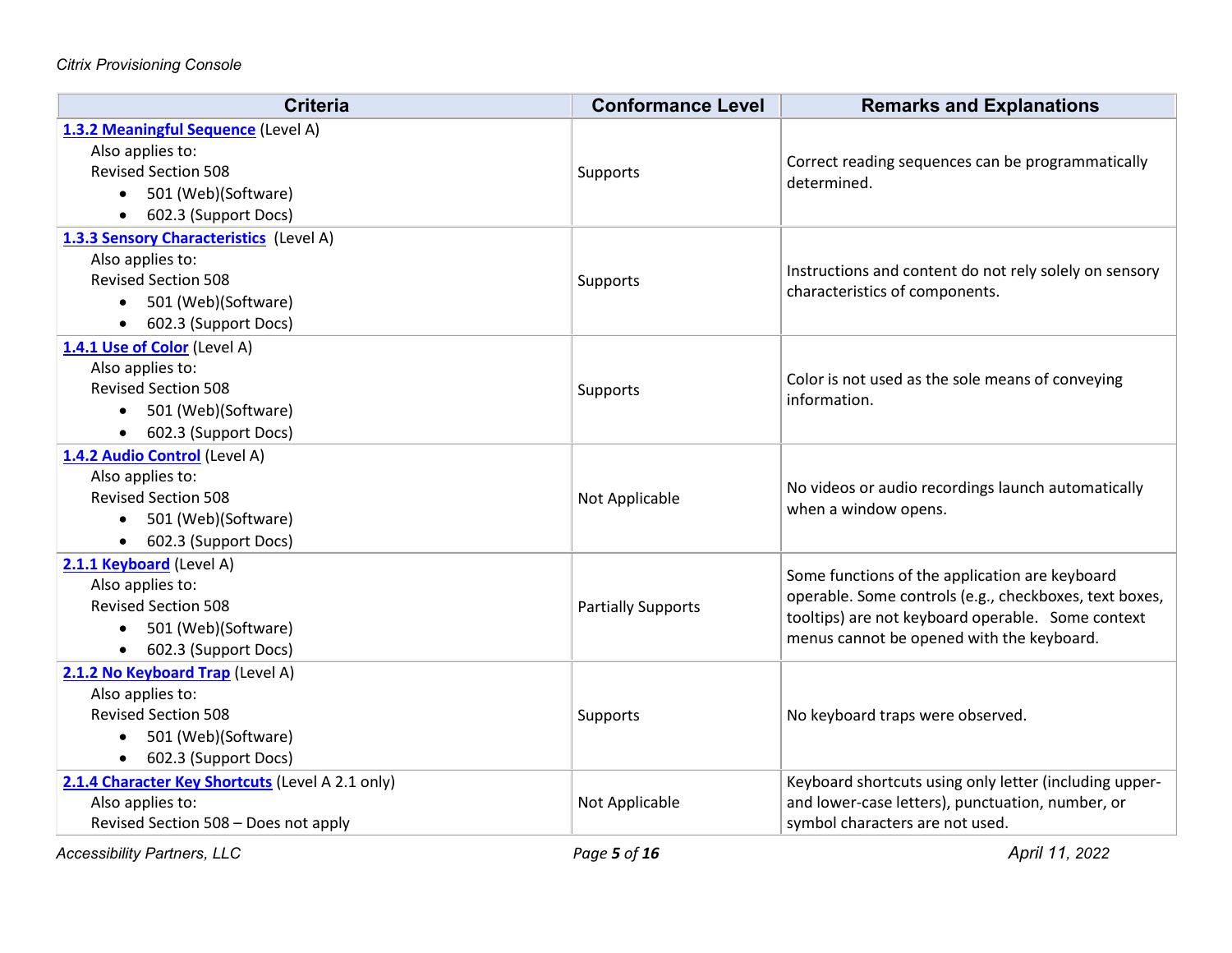| <b>Criteria</b>                                                                                                                                                                                                                | <b>Conformance Level</b>  | <b>Remarks and Explanations</b>                                                                                                                                                                                                    |
|--------------------------------------------------------------------------------------------------------------------------------------------------------------------------------------------------------------------------------|---------------------------|------------------------------------------------------------------------------------------------------------------------------------------------------------------------------------------------------------------------------------|
| 2.2.1 Timing Adjustable (Level A)<br>Also applies to:<br><b>Revised Section 508</b><br>501 (Web)(Software)<br>$\bullet$<br>602.3 (Support Docs)<br>$\bullet$                                                                   | Supports                  | The application does not require a timed response.                                                                                                                                                                                 |
| 2.2.2 Pause, Stop, Hide (Level A)<br>Also applies to:<br><b>Revised Section 508</b><br>501 (Web)(Software)<br>$\bullet$<br>602.3 (Support Docs)                                                                                | Not Applicable            | The application does not contain automatically scrolling<br>or updating content.                                                                                                                                                   |
| 2.3.1 Three Flashes or Below Threshold (Level A)<br>Also applies to:<br><b>Revised Section 508</b><br>501 (Web)(Software)<br>602.3 (Support Docs)                                                                              | Supports                  | Flashing or blinking does not occur in the prohibited<br>range.                                                                                                                                                                    |
| 2.4.1 Bypass Blocks (Level A)<br>Also applies to:<br><b>Revised Section 508</b><br>501 (Web)(Software) - Does not apply to non-web software<br>$\bullet$<br>602.3 (Support Docs) - Does not apply to non-web docs<br>$\bullet$ | Not Applicable            | The application is non-web software.                                                                                                                                                                                               |
| 2.4.2 Page Titled (Level A)<br>Also applies to:<br><b>Revised Section 508</b><br>501 (Web)(Software)<br>$\bullet$<br>602.3 (Support Docs)                                                                                      | Supports                  | Windows throughout the application contain<br>descriptive titles.                                                                                                                                                                  |
| 2.4.3 Focus Order (Level A)<br>Also applies to:<br><b>Revised Section 508</b><br>501 (Web)(Software)<br>602.3 (Support Docs)                                                                                                   | <b>Partially Supports</b> | The application can be navigated in an order that<br>preserves meaning and operability. In the Farm<br>Properties window, the tab order is incorrect.<br>Focus does not return to the calling control after some<br>windows close. |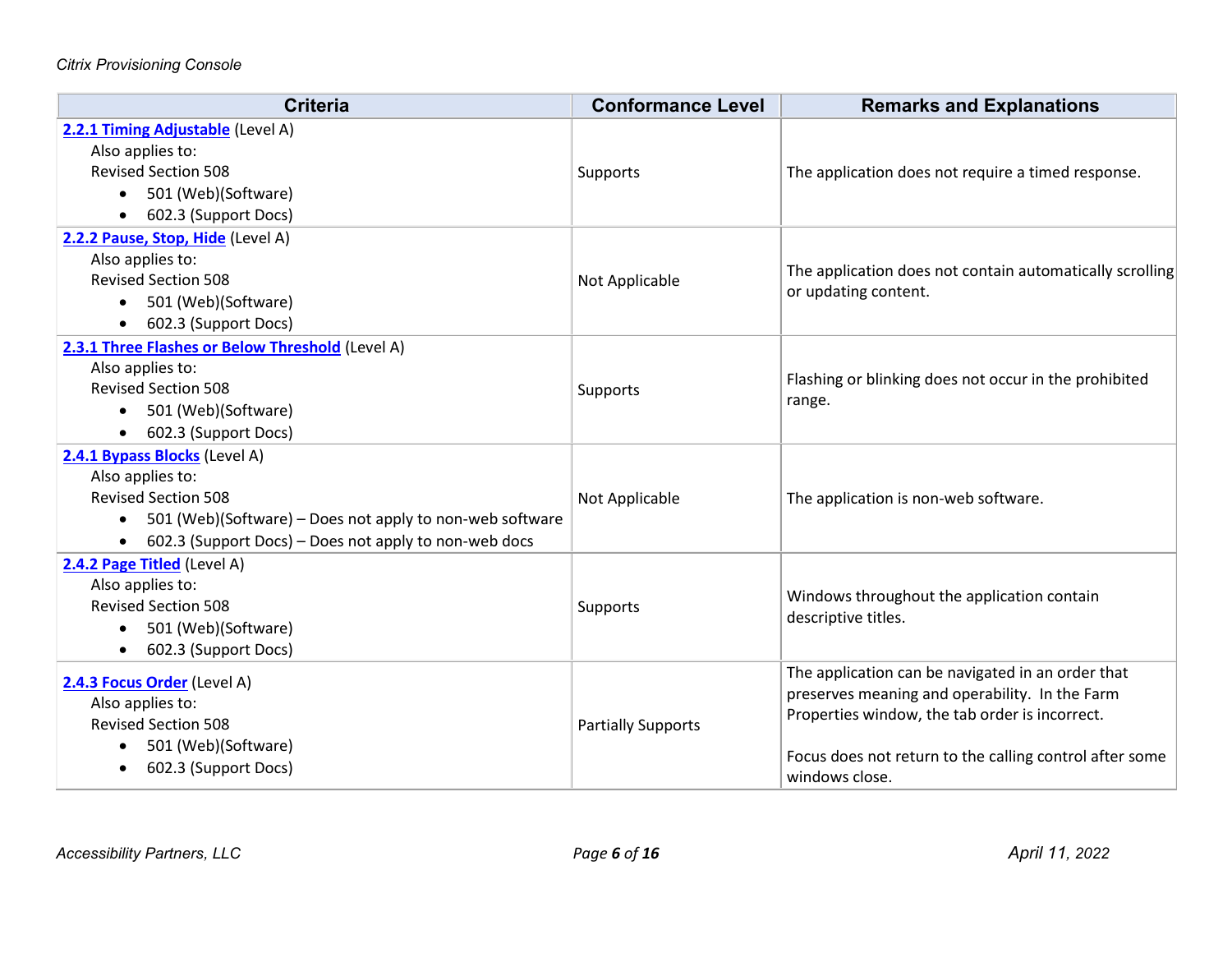| <b>Criteria</b>                                                                                                                                         | <b>Conformance Level</b>  | <b>Remarks and Explanations</b>                                                                                                                                                                                     |
|---------------------------------------------------------------------------------------------------------------------------------------------------------|---------------------------|---------------------------------------------------------------------------------------------------------------------------------------------------------------------------------------------------------------------|
| 2.4.4 Link Purpose (In Context) (Level A)<br>Also applies to:<br><b>Revised Section 508</b><br>501 (Web)(Software)<br>$\bullet$<br>602.3 (Support Docs) | Supports                  | The purpose of links can be determined from the label<br>together with context.                                                                                                                                     |
| 2.5.1 Pointer Gestures (Level A 2.1 only)<br>Also applies to:<br>Revised Section 508 - Does not apply                                                   | Not Applicable            | Multipoint or path-based gestures are not used.                                                                                                                                                                     |
| 2.5.2 Pointer Cancellation (Level A 2.1 only)<br>Also applies to:<br>Revised Section 508 - Does not apply                                               | Supports                  | Pointer functionality does not contain down-events.                                                                                                                                                                 |
| 2.5.3 Label in Name (Level A 2.1 only)<br>Also applies to:<br>Revised Section 508 - Does not apply                                                      | <b>Partially Supports</b> | In some areas, user interface components with labels<br>contain the text that is presented visually.<br>In some areas, user interface components with labels<br>do not contain the text that is presented visually. |
| 2.5.4 Motion Actuation (Level A 2.1 only)<br>Also applies to:<br>Revised Section 508 - Does not apply                                                   | Not Applicable            | The application does not contain device or user motion<br>functionality.                                                                                                                                            |
| 3.1.1 Language of Page (Level A)<br>Also applies to:<br><b>Revised Section 508</b><br>501 (Web)(Software)<br>$\bullet$<br>602.3 (Support Docs)          | Supports                  | The default human language can be programmatically<br>determined in all application windows.                                                                                                                        |
| 3.2.1 On Focus (Level A)<br>Also applies to:<br><b>Revised Section 508</b><br>501 (Web)(Software)<br>602.3 (Support Docs)                               | Supports                  | Putting focus on components does not initiate a change<br>of context.                                                                                                                                               |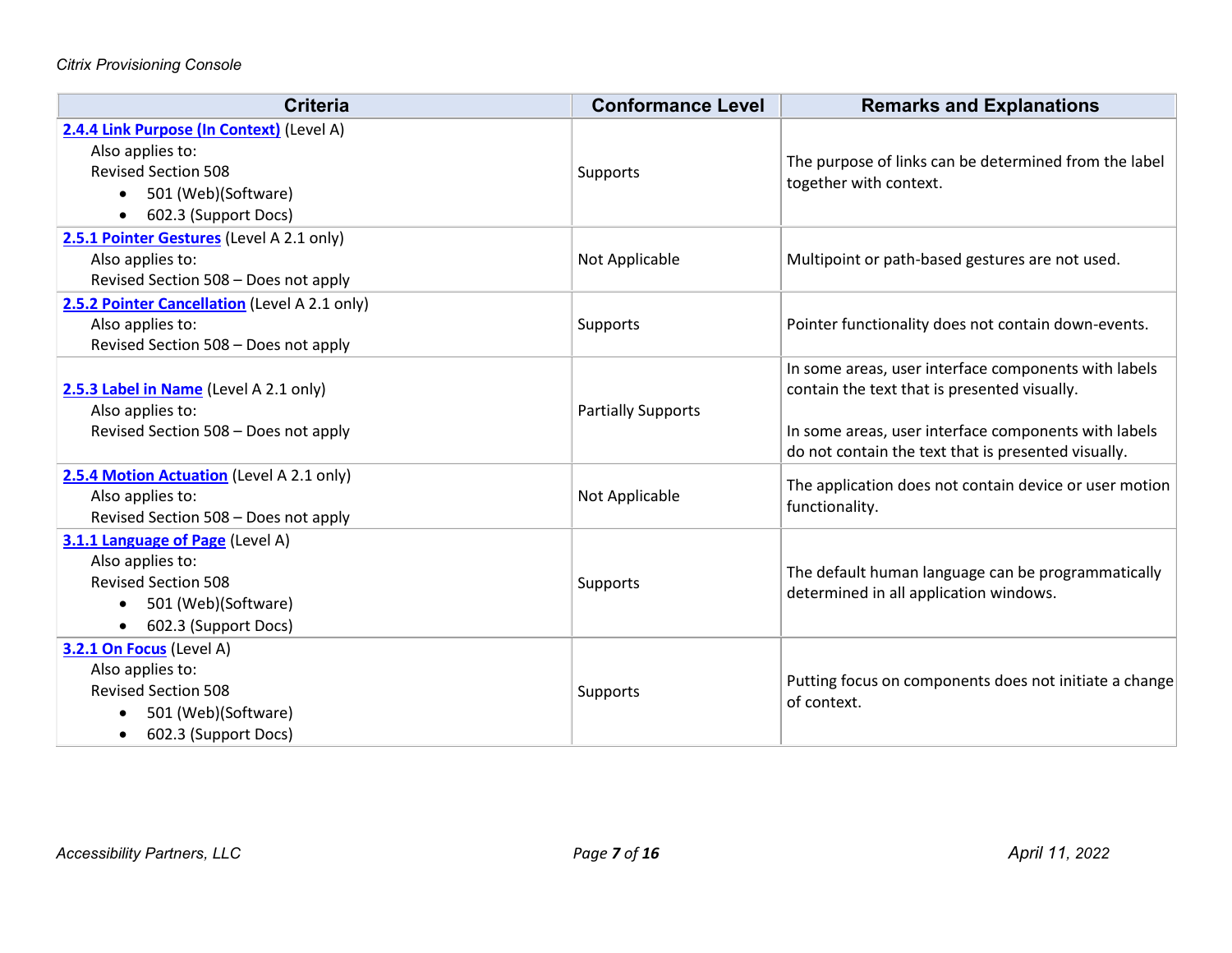| <b>Criteria</b>                                                                                                                                                          | <b>Conformance Level</b>  | <b>Remarks and Explanations</b>                                                                                                                                                                                                                                                                           |
|--------------------------------------------------------------------------------------------------------------------------------------------------------------------------|---------------------------|-----------------------------------------------------------------------------------------------------------------------------------------------------------------------------------------------------------------------------------------------------------------------------------------------------------|
| 3.2.2 On Input (Level A)<br>Also applies to:<br><b>Revised Section 508</b><br>501 (Web)(Software)<br>$\bullet$<br>602.3 (Support Docs)<br>$\bullet$                      | Supports                  | Changing the setting of user interface components<br>does not automatically cause a change of context.                                                                                                                                                                                                    |
| <b>3.3.1 Error Identification</b> (Level A)<br>Also applies to:<br><b>Revised Section 508</b><br>501 (Web)(Software)<br>$\bullet$<br>602.3 (Support Docs)<br>$\bullet$   | <b>Partially Supports</b> | Input errors are identified, and error messages are<br>displayed. In "Create vDisk", one error message does<br>not accurately identify the field in error.                                                                                                                                                |
| <b>3.3.2 Labels or Instructions (Level A)</b><br>Also applies to:<br><b>Revised Section 508</b><br>501 (Web)(Software)<br>$\bullet$<br>602.3 (Support Docs)<br>$\bullet$ | Supports                  | Labels are provided for input fields.                                                                                                                                                                                                                                                                     |
| 4.1.1 Parsing (Level A)<br>Also applies to:<br><b>Revised Section 508</b><br>501 (Web)(Software)<br>$\bullet$<br>602.3 (Support Docs)<br>$\bullet$                       | Not Applicable            | The software compiles and runs.                                                                                                                                                                                                                                                                           |
| 4.1.2 Name, Role, Value (Level A)<br>Also applies to:<br><b>Revised Section 508</b><br>501 (Web)(Software)<br>$\bullet$<br>602.3 (Support Docs)<br>$\bullet$             | <b>Partially Supports</b> | The application provides name, role, state and value<br>information to assistive technology for some<br>components.<br>The application does not provide accurate name, role,<br>state, and value information for some controls (e.g.,<br>text boxes, sliders, spin boxes, dropdown menus,<br>checkboxes). |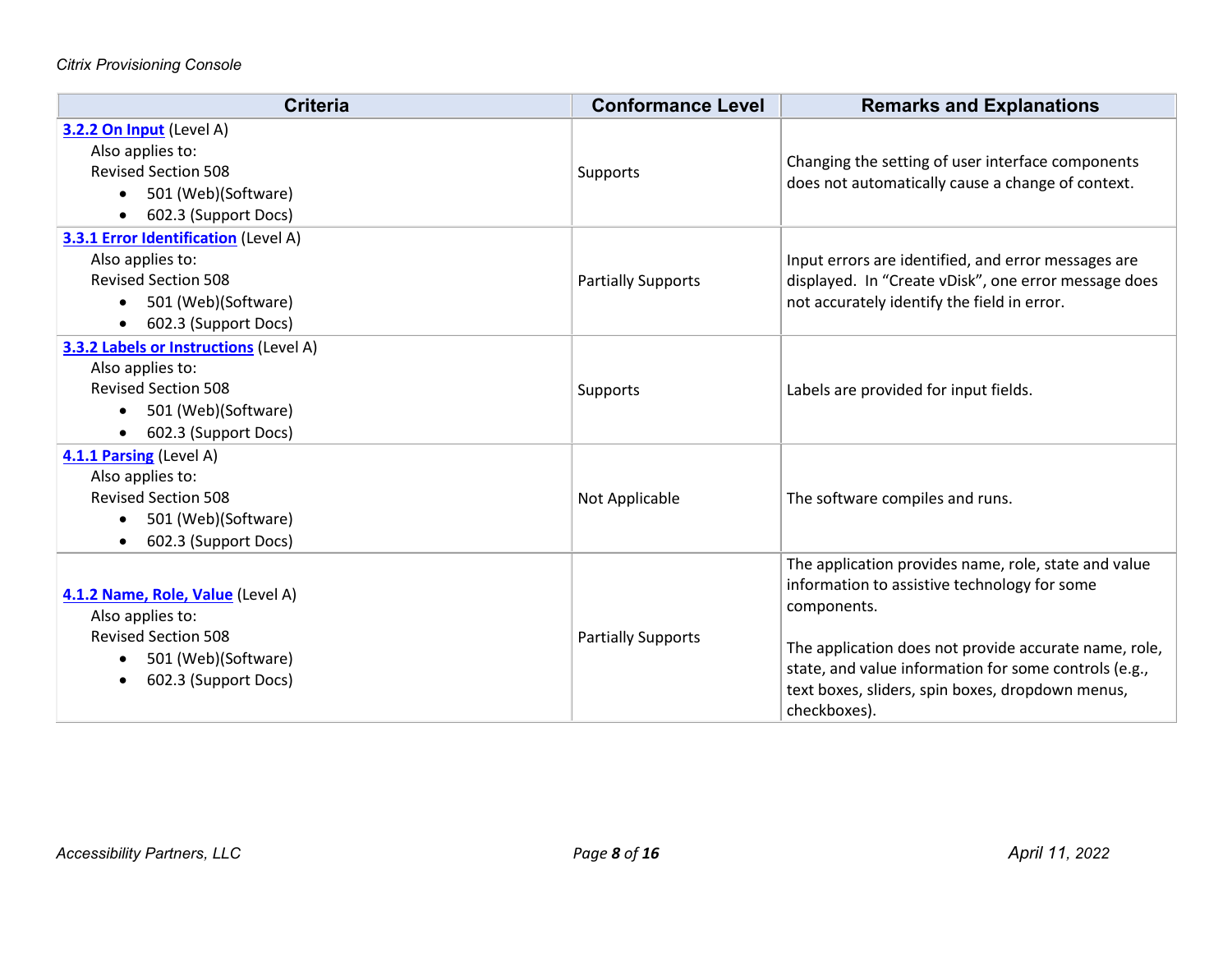## **Table 2: Success Criteria, Level AA**

| <b>Criteria</b>                                  | <b>Conformance Level</b>  | <b>Remarks and Explanations</b>                       |
|--------------------------------------------------|---------------------------|-------------------------------------------------------|
| 1.2.4 Captions (Live) (Level AA)                 |                           |                                                       |
| Also applies to:                                 |                           |                                                       |
| <b>Revised Section 508</b>                       | Not Applicable            | No time-based media present.                          |
| 501 (Web)(Software)<br>$\bullet$                 |                           |                                                       |
| 602.3 (Support Docs)<br>$\bullet$                |                           |                                                       |
| 1.2.5 Audio Description (Prerecorded) (Level AA) |                           |                                                       |
| Also applies to:                                 |                           |                                                       |
| <b>Revised Section 508</b>                       | Not Applicable            | No time-based media present.                          |
| 501 (Web)(Software)<br>$\bullet$                 |                           |                                                       |
| 602.3 (Support Docs)                             |                           |                                                       |
| 1.3.4 Orientation (Level AA 2.1 only)            |                           | The application supports the system-level orientation |
| Also applies to:                                 | Supports                  | setting.                                              |
| Revised Section 508 - Does not apply             |                           |                                                       |
| 1.3.5 Identify Input Purpose (Level AA 2.1 only) |                           |                                                       |
| Also applies to:                                 | Not Applicable            | User personal information is not requested.           |
| Revised Section 508 - Does not apply             |                           |                                                       |
| 1.4.3 Contrast (Minimum) (Level AA)              |                           |                                                       |
| Also applies to:                                 |                           | The application meets the required contrast ratio. In |
| <b>Revised Section 508</b>                       | <b>Partially Supports</b> | the "vDisk Properties (Read only)" window, the        |
| 501 (Web)(Software)<br>$\bullet$                 |                           | minimum contrast ratio is not met.                    |
| 602.3 (Support Docs)<br>$\bullet$                |                           |                                                       |
| 1.4.4 Resize text (Level AA)                     |                           |                                                       |
| Also applies to:                                 |                           | Software application does not allow for the user to   |
| <b>Revised Section 508</b>                       | Not Applicable            | adjust text.                                          |
| 501 (Web)(Software)<br>$\bullet$                 |                           |                                                       |
| 602.3 (Support Docs)<br>$\bullet$                |                           |                                                       |
| 1.4.5 Images of Text (Level AA)                  |                           |                                                       |
| Also applies to:                                 |                           |                                                       |
| <b>Revised Section 508</b>                       | Supports                  | Images of text are not used.                          |
| 501 (Web)(Software)<br>$\bullet$                 |                           |                                                       |
| 602.3 (Support Docs)<br>$\bullet$                |                           |                                                       |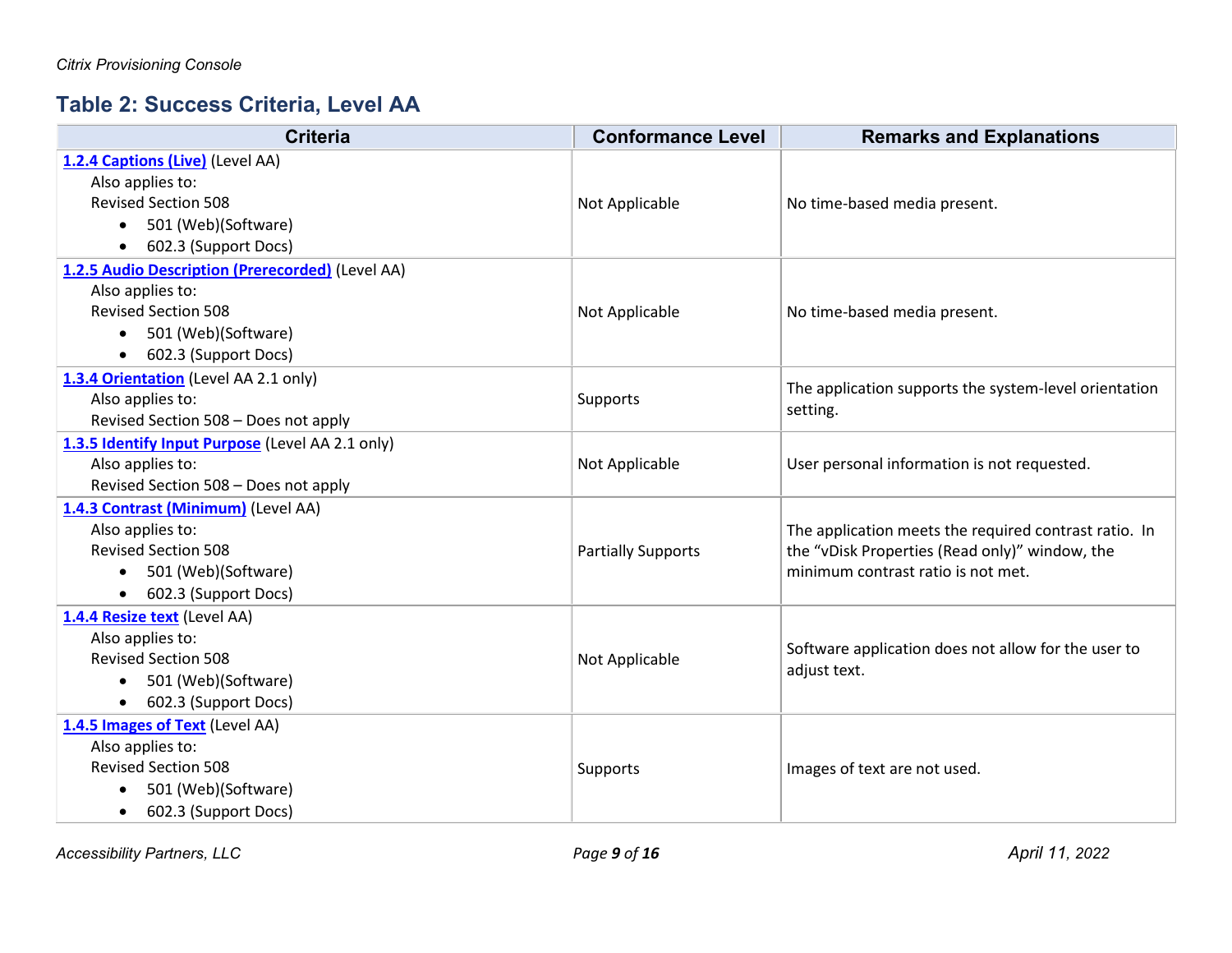| <b>Criteria</b>                                                                                                                                                                                                                 | <b>Conformance Level</b>  | <b>Remarks and Explanations</b>                                                                                                                                                                                                      |
|---------------------------------------------------------------------------------------------------------------------------------------------------------------------------------------------------------------------------------|---------------------------|--------------------------------------------------------------------------------------------------------------------------------------------------------------------------------------------------------------------------------------|
| 1.4.10 Reflow (Level AA 2.1 only)<br>Also applies to:<br>Revised Section 508 - Does not apply                                                                                                                                   | Not Applicable            | Software application does not allow for the user to<br>adjust text.                                                                                                                                                                  |
| 1.4.11 Non-text Contrast (Level AA 2.1 only)<br>Also applies to:<br>Revised Section 508 - Does not apply                                                                                                                        | <b>Partially Supports</b> | Some user interface elements (e.g., icons) do not meet<br>the minimum contrast ratio of 3:1.                                                                                                                                         |
| 1.4.12 Text Spacing (Level AA 2.1 only)<br>Also applies to:<br>Revised Section 508 - Does not apply                                                                                                                             | Not Applicable            | Software application does not allow for the user to<br>adjust text.                                                                                                                                                                  |
| 1.4.13 Content on Hover or Focus (Level AA 2.1 only)<br>Also applies to:<br>Revised Section 508 - Does not apply                                                                                                                | Does Not Support          | Hover content (e.g., tooltips) does not allow for<br>dismissal or hovering of the popup content.                                                                                                                                     |
| 2.4.5 Multiple Ways (Level AA)<br>Also applies to:<br><b>Revised Section 508</b><br>501 (Web)(Software) - Does not apply to non-web software<br>$\bullet$<br>602.3 (Support Docs) - Does not apply to non-web docs<br>$\bullet$ | Supports                  | There are multiple ways to perform some functions<br>throughout the application.                                                                                                                                                     |
| 2.4.6 Headings and Labels (Level AA)<br>Also applies to:<br><b>Revised Section 508</b><br>501 (Web)(Software)<br>$\bullet$<br>602.3 (Support Docs)<br>$\bullet$                                                                 | Supports                  | Headings and labels describe topic or purpose.                                                                                                                                                                                       |
| 2.4.7 Focus Visible (Level AA)<br>Also applies to:<br><b>Revised Section 508</b><br>501 (Web)(Software)<br>$\bullet$<br>602.3 (Support Docs)<br>$\bullet$                                                                       | <b>Partially Supports</b> | In some areas, focus is well defined when it lands on a<br>control. In some areas, focus is not well defined when<br>it lands on a control.<br>For some controls, focus is not provided<br>programmatically to assistive technology. |
| 3.1.2 Language of Parts (Level AA)<br>Also applies to:<br><b>Revised Section 508</b><br>501 (Web)(Software)<br>602.3 (Support Docs)<br>$\bullet$                                                                                | Supports                  | The default human language can be programmatically<br>determined.                                                                                                                                                                    |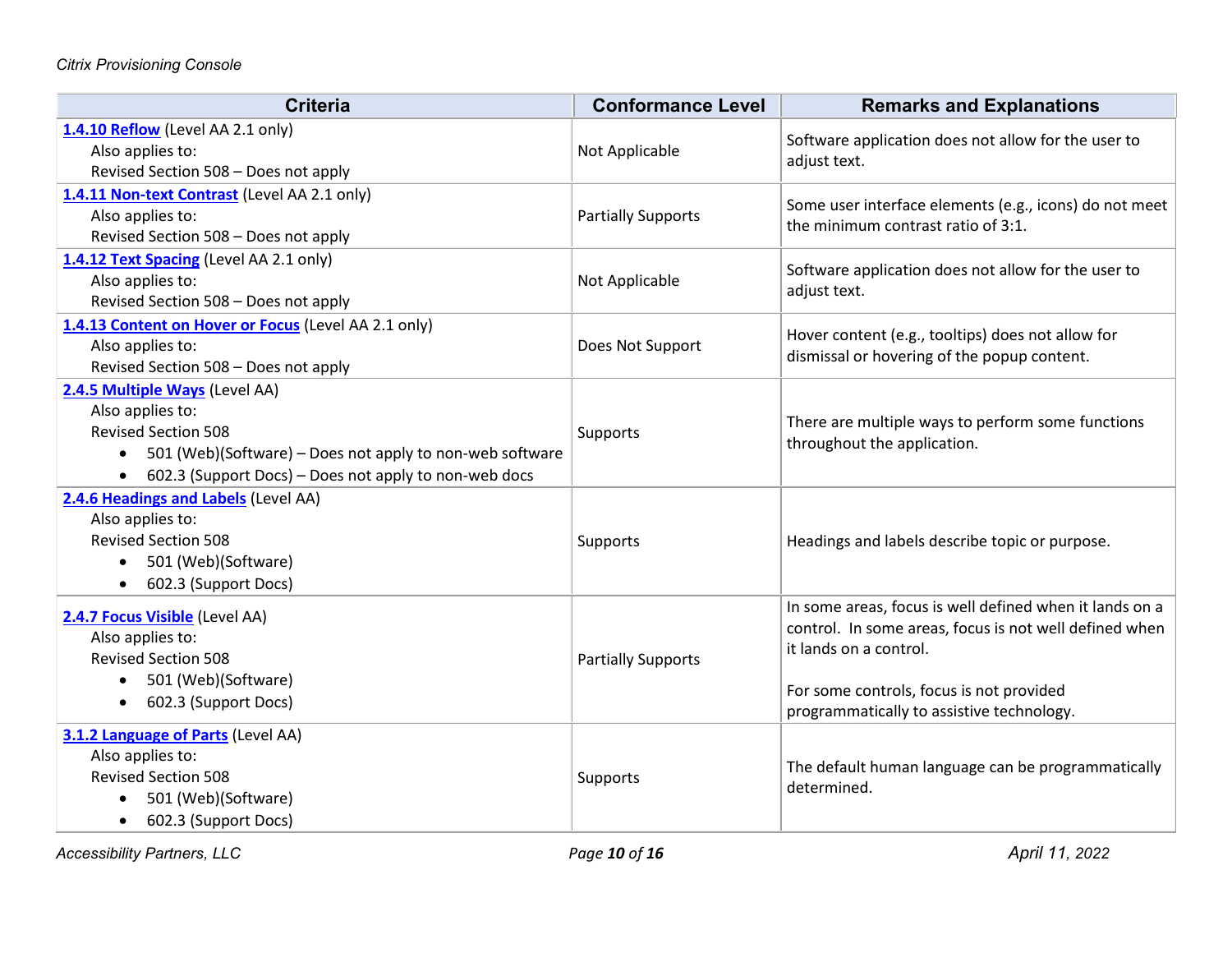| <b>Criteria</b>                                                                                                                                                                                                                                    | <b>Conformance Level</b>  | <b>Remarks and Explanations</b>                                                                                                                           |
|----------------------------------------------------------------------------------------------------------------------------------------------------------------------------------------------------------------------------------------------------|---------------------------|-----------------------------------------------------------------------------------------------------------------------------------------------------------|
| <b>3.2.3 Consistent Navigation (Level AA)</b><br>Also applies to:<br><b>Revised Section 508</b><br>501 (Web)(Software) – Does not apply to non-web software<br>$\bullet$<br>602.3 (Support Docs) – Does not apply to non-web docs<br>$\bullet$     | Supports                  | Consistent navigation occurs throughout the<br>application.                                                                                               |
| <b>3.2.4 Consistent Identification (Level AA)</b><br>Also applies to:<br><b>Revised Section 508</b><br>501 (Web)(Software) - Does not apply to non-web software<br>$\bullet$<br>602.3 (Support Docs) – Does not apply to non-web docs<br>$\bullet$ | Supports                  | Consistent identification occurs throughout the<br>application.                                                                                           |
| <b>3.3.3 Error Suggestion</b> (Level AA)<br>Also applies to:<br><b>Revised Section 508</b><br>501 (Web)(Software)<br>$\bullet$<br>602.3 (Support Docs)<br>$\bullet$                                                                                | <b>Partially Supports</b> | Input errors are identified and error messages are<br>displayed. In "Create vDisk", one error message does<br>not accurately identify the field in error. |
| 3.3.4 Error Prevention (Legal, Financial, Data) (Level AA)<br>Also applies to:<br><b>Revised Section 508</b><br>501 (Web)(Software)<br>$\bullet$<br>602.3 (Support Docs)<br>$\bullet$                                                              | Not Applicable            | Application does not cause legal commitments or<br>financial transactions to occur for the user.                                                          |
| 4.1.3 Status Messages (Level AA 2.1 only)<br>Also applies to:<br>Revised Section 508 - Does not apply                                                                                                                                              | Does Not Support          | Status messages are not announced by the screen<br>readers.                                                                                               |

#### **Table 3: Success Criteria, Level AAA**

Notes: Product was not tested to WCAG 2.0 AAA level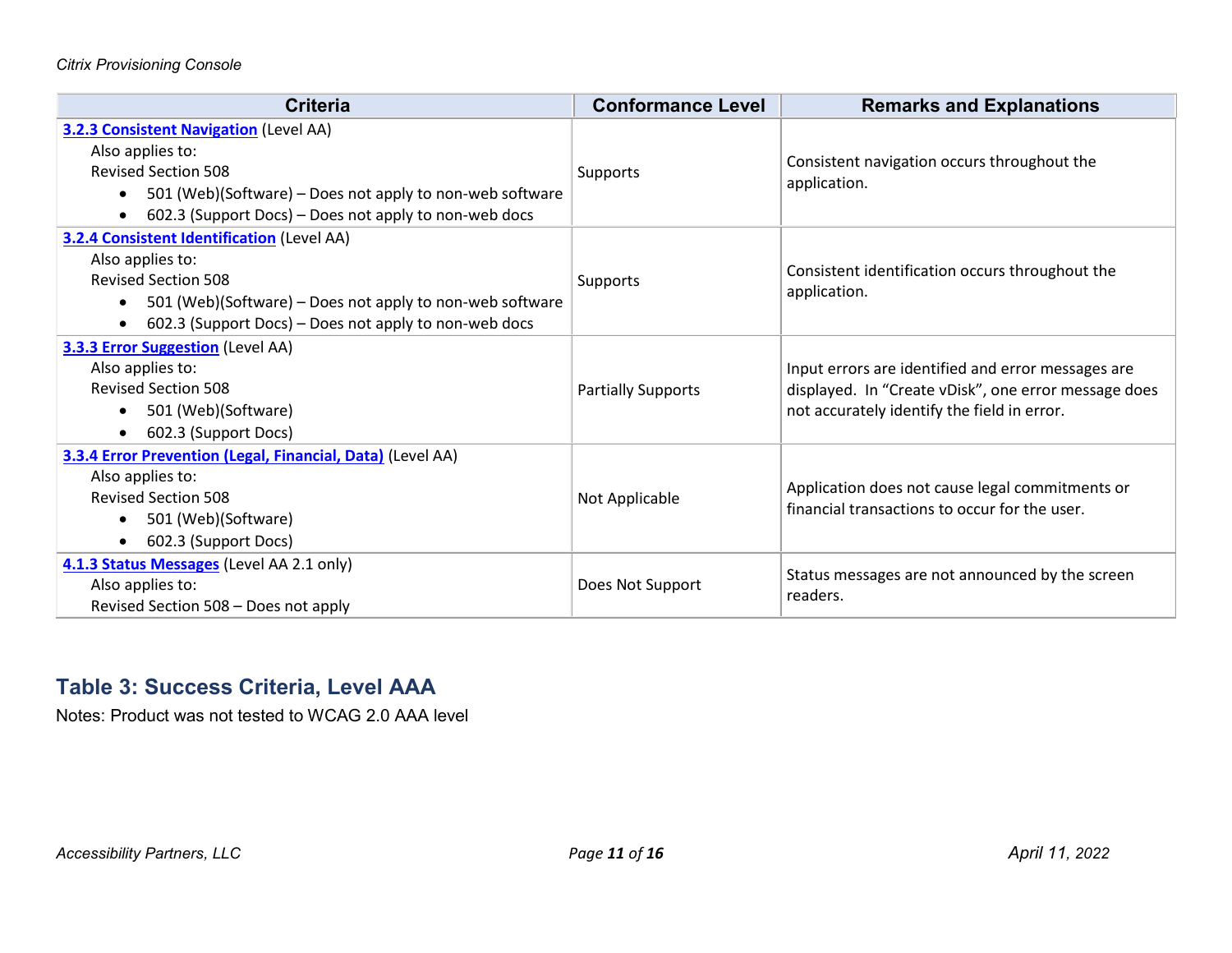# **Revised Section 508 Report**

# **Chapter 3: [Functional Performance Criteria](https://www.access-board.gov/guidelines-and-standards/communications-and-it/about-the-ict-refresh/final-rule/text-of-the-standards-and-guidelines#302-functional-performance-criteria) (FPC)**

| <b>Criteria</b>                                                | <b>Conformance Level</b>  | <b>Remarks and Explanations</b>                                                                                                 |
|----------------------------------------------------------------|---------------------------|---------------------------------------------------------------------------------------------------------------------------------|
| 302.1 Without Vision                                           | <b>Partially Supports</b> | The application is partially keyboard operable.<br>The application provides name, role, state, and value                        |
|                                                                |                           | information to assistive technology for some<br>components.                                                                     |
|                                                                |                           | The application is partially keyboard operable.                                                                                 |
| 302.2 With Limited Vision                                      | <b>Partially Supports</b> | The application provides name, role, state, and value<br>information to assistive technology for some<br>components.            |
|                                                                |                           | The application can be used by users with low visual<br>acuity when combined with screen magnification<br>assistive technology. |
| 302.3 Without Perception of Color                              | Supports                  | Color is not used as the sole means of conveying<br>information.                                                                |
| 302.4 Without Hearing                                          | Supports                  | The application does not require user hearing.                                                                                  |
| 302.5 With Limited Hearing                                     | Supports                  | The application does not require user hearing.                                                                                  |
| 302.6 Without Speech                                           | Supports                  | The application does not require user speech.                                                                                   |
| 302.7 With Limited Manipulation                                | <b>Partially Supports</b> | The application is partially keyboard operable.                                                                                 |
| 302.8 With Limited Reach and Strength                          | <b>Partially Supports</b> | The application is partially keyboard operable.                                                                                 |
| 302.9 With Limited Language, Cognitive, and Learning Abilities | Supports                  |                                                                                                                                 |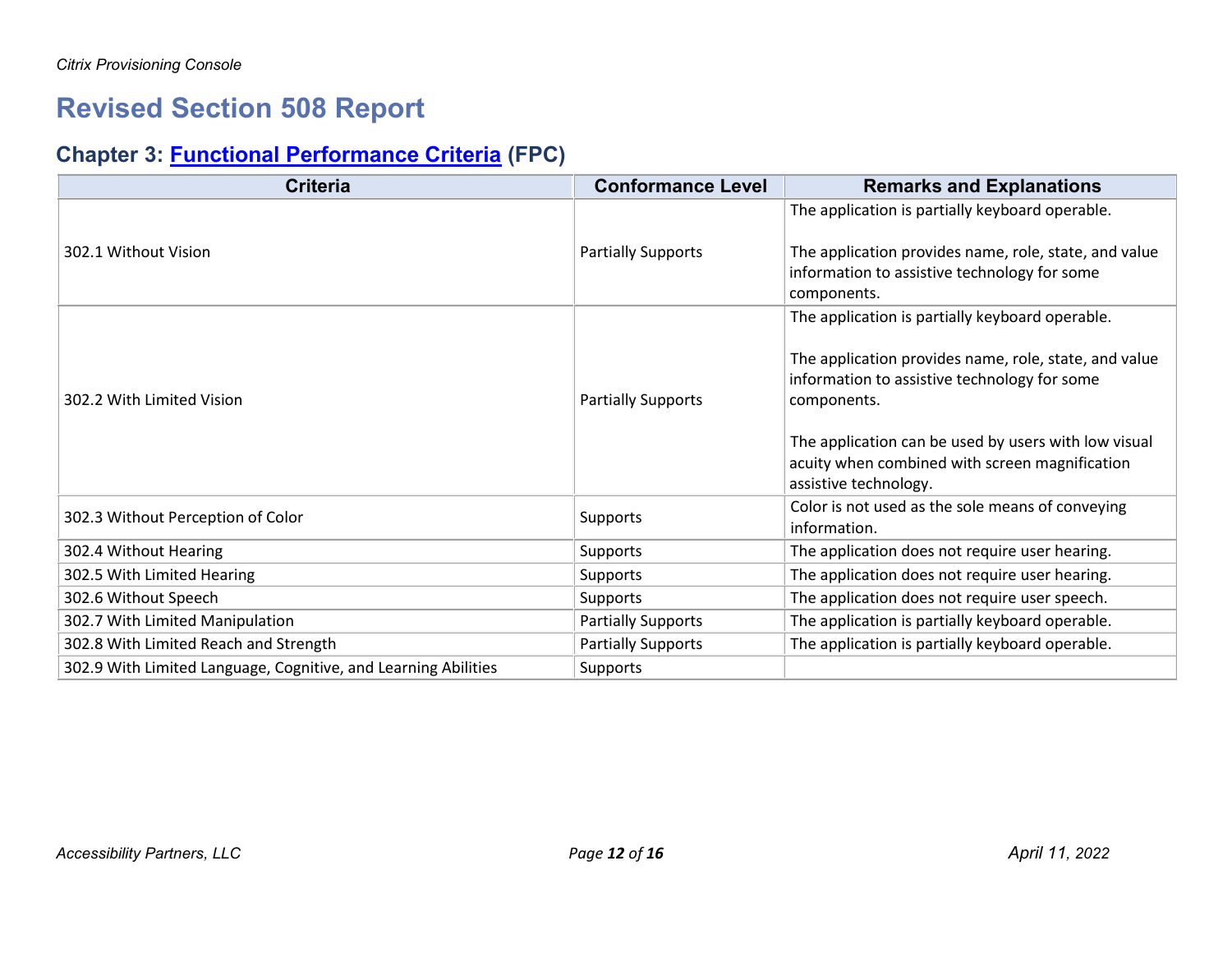# **Chapter 4: [Hardware](https://www.access-board.gov/guidelines-and-standards/communications-and-it/about-the-ict-refresh/final-rule/text-of-the-standards-and-guidelines#401-general)**

Notes: This product is not hardware and therefore this section is not applicable to the product.

#### **Chapter 5: [Software](https://www.access-board.gov/guidelines-and-standards/communications-and-it/about-the-ict-refresh/final-rule/text-of-the-standards-and-guidelines#501-general)**

| <b>Criteria</b>                                       | <b>Conformance Level</b>            | <b>Remarks and Explanations</b>                                                                                                                                                                                                                                                                            |
|-------------------------------------------------------|-------------------------------------|------------------------------------------------------------------------------------------------------------------------------------------------------------------------------------------------------------------------------------------------------------------------------------------------------------|
| 501.1 Scope - Incorporation of WCAG 2.0 AA            | See WCAG 2.0 section                | See information in WCAG section                                                                                                                                                                                                                                                                            |
| <b>502 Interoperability with Assistive Technology</b> | Heading cell - no response required | Heading cell - no response required                                                                                                                                                                                                                                                                        |
| 502.2.1 User Control of Accessibility Features        | Not Applicable                      | The application is not an operating system<br>(platform software).                                                                                                                                                                                                                                         |
| 502.2.2 No Disruption of Accessibility Features       | Supports                            | The application does not interfere with operating<br>system accessibility features.                                                                                                                                                                                                                        |
| <b>502.3 Accessibility Services</b>                   | Heading cell - no response required | Heading cell - no response required                                                                                                                                                                                                                                                                        |
| 502.3.1 Object Information                            | <b>Partially Supports</b>           | The application provides name, role, state, and<br>value information to assistive technology for some<br>components.<br>The application does not provide accurate name,<br>role, state, and value information for some<br>controls (e.g., text boxes, sliders, spin boxes,<br>dropdown menus, checkboxes). |
| 502.3.2 Modification of Object Information            | <b>Partially Supports</b>           | The application can be operated by assistive<br>technology. Some controls do not expose state<br>information to screen readers.                                                                                                                                                                            |
| 502.3.3 Row, Column, and Headers                      | <b>Partially Supports</b>           | In some areas, table headers are associated with<br>their corresponding data cells.<br>In the vDisk Replication Status window, "versions"<br>cannot be programmatically determined.                                                                                                                        |
| 502.3.4 Values                                        | <b>Partially Supports</b>           | In some areas, assistive technology can operate<br>the user interface to determine values. In slider<br>controls, the value is reported as a percentage<br>instead of the actual value being set. For some                                                                                                 |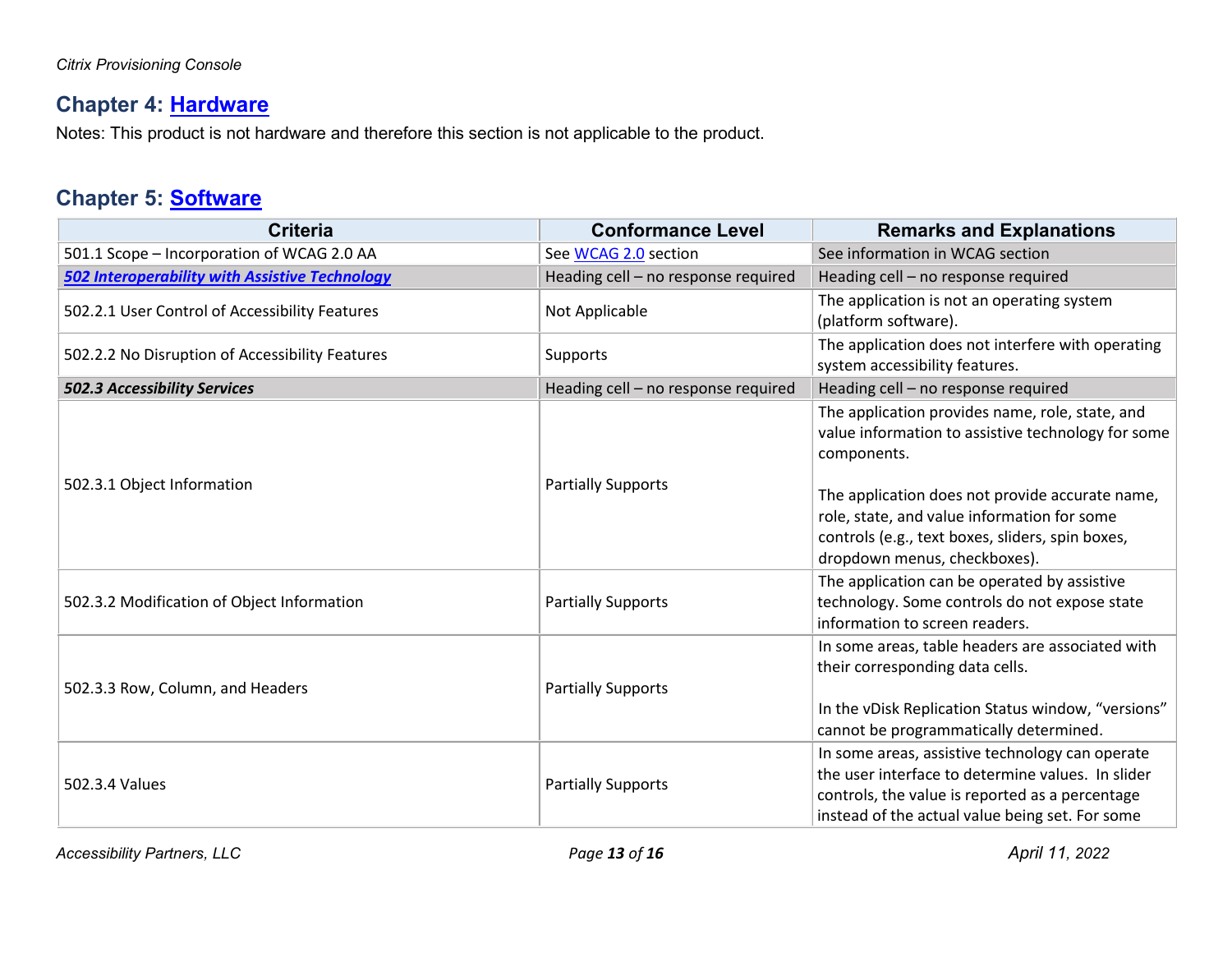| <b>Criteria</b>                                        | <b>Conformance Level</b>            | <b>Remarks and Explanations</b>                                        |
|--------------------------------------------------------|-------------------------------------|------------------------------------------------------------------------|
|                                                        |                                     | controls (e.g., sliders, spinboxes), the minimum                       |
|                                                        |                                     | and maximum values are not exposed.                                    |
| 502.3.5 Modification of Values                         | Supports                            | Assistive technology can operate the user interface                    |
|                                                        |                                     | to set values.                                                         |
| 502.3.6 Label Relationships                            |                                     | The application provides label information to                          |
|                                                        |                                     | assistive technology for some components.                              |
|                                                        | <b>Partially Supports</b>           |                                                                        |
|                                                        |                                     | Some components (e.g., text boxes, dropdown                            |
|                                                        |                                     | menus) do not provide accessible name labels.                          |
| 502.3.7 Hierarchical Relationships                     | Supports                            | Parent-child relationships can be determined                           |
|                                                        |                                     | programmatically.                                                      |
| 502.3.8 Text                                           | <b>Supports</b>                     | Assistive technology can operate the user interface<br>to read text.   |
|                                                        |                                     |                                                                        |
| 502.3.9 Modification of Text                           | <b>Supports</b>                     | Assistive technology can operate the user interface<br>to modify text. |
| 502.3.10 List of Actions                               | <b>Partially Supports</b>           | Some objects provide their roles, and the actions                      |
|                                                        |                                     | may be programmatically determined.                                    |
|                                                        |                                     | Some objects provide their roles, and the actions                      |
| 502.3.11 Actions on Objects                            | <b>Partially Supports</b>           | may be programmatically determined.                                    |
|                                                        |                                     | Edit fields are compatible with assistive                              |
| 502.3.12 Focus Cursor                                  | <b>Supports</b>                     | technology.                                                            |
|                                                        |                                     | Edit fields are compatible with assistive                              |
| 502.3.13 Modification of Focus Cursor                  | <b>Supports</b>                     | technology.                                                            |
|                                                        | <b>Supports</b>                     | Controls provide change in state information to                        |
| 502.3.14 Event Notification                            |                                     | screen readers.                                                        |
| 502.4 Platform Accessibility Features                  | Not Applicable                      | The application is not an operating system.                            |
| <b>503 Applications</b>                                | Heading cell - no response required | Heading cell - no response required                                    |
| 503.2 User Preferences                                 | <b>Partially Supports</b>           | Windows High Contrast settings are partially                           |
|                                                        |                                     | supported.                                                             |
| 503.3 Alternative User Interfaces                      | Not Applicable                      | The application does not provide an alternative                        |
|                                                        |                                     | user interface and is not assistive technology.                        |
| 503.4 User Controls for Captions and Audio Description | Heading cell - no response required | Heading cell - no response required                                    |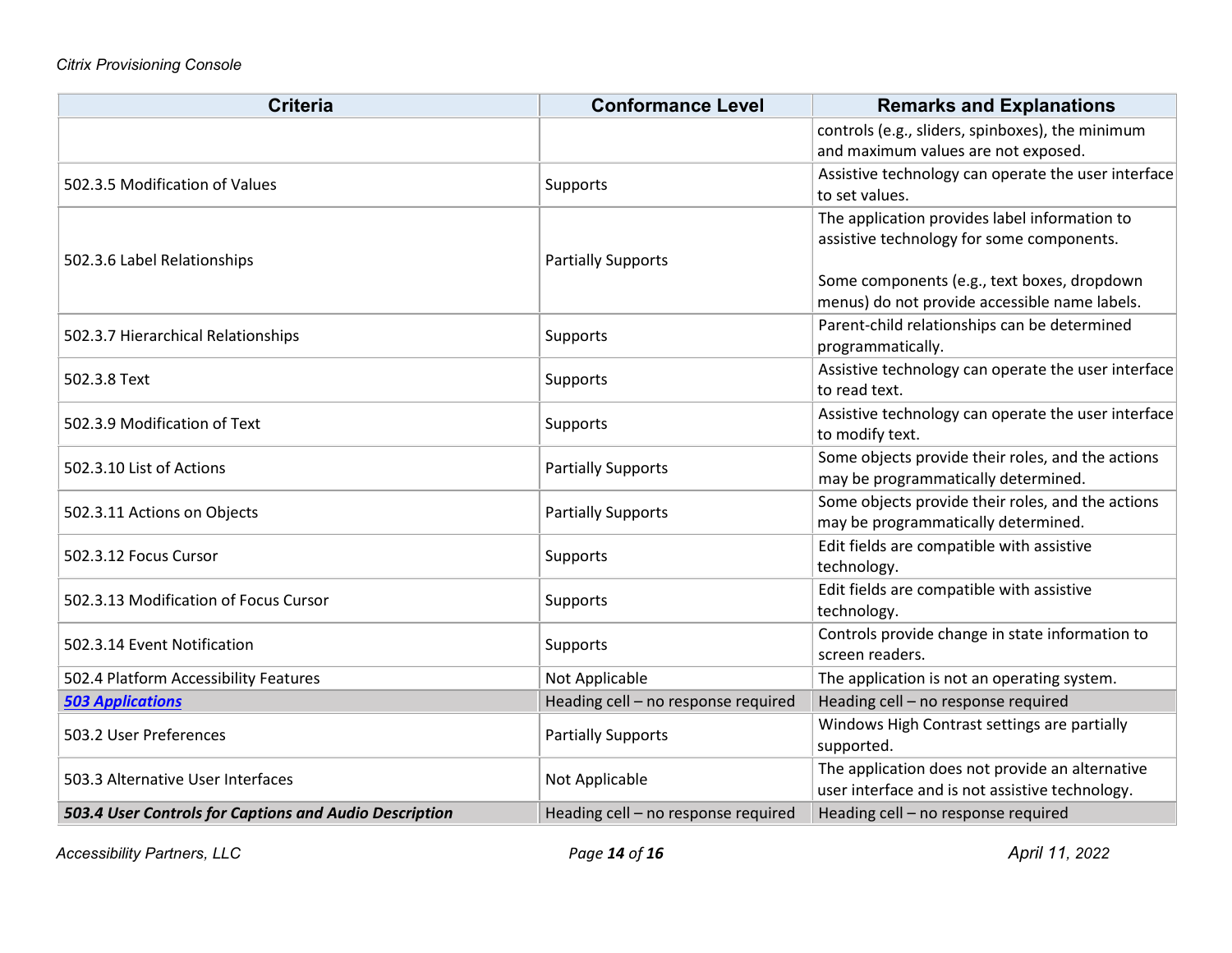| <b>Criteria</b>                                                                               | <b>Conformance Level</b>            | <b>Remarks and Explanations</b>       |
|-----------------------------------------------------------------------------------------------|-------------------------------------|---------------------------------------|
| 503.4.1 Caption Controls                                                                      | Not Applicable                      | Multimedia is not used.               |
| 503.4.2 Audio Description Controls                                                            | Not Applicable                      | Multimedia is not used.               |
| <b>504 Authoring Tools</b>                                                                    | Heading cell - no response required | Heading cell - no response required   |
| 504.2 Content Creation or Editing (if not authoring tool, enter "not<br>applicable")          | See WCAG 2.0 section                | See information in WCAG section       |
| 504.2.1 Preservation of Information Provided for Accessibility in<br><b>Format Conversion</b> | Not Applicable                      | Application is not an Authoring Tool. |
| 504.2.2 PDF Export                                                                            | Not Applicable                      | Application is not an Authoring Tool. |
| 504.3 Prompts                                                                                 | Not Applicable                      | Application is not an Authoring Tool. |
| 504.4 Templates                                                                               | Not Applicable                      | Application is not an Authoring Tool. |

#### **Chapter 6: [Support Documentation and Services](https://www.access-board.gov/guidelines-and-standards/communications-and-it/about-the-ict-refresh/final-rule/text-of-the-standards-and-guidelines#601-general)**

| <b>Criteria</b>                                                            | <b>Conformance Level</b>            | <b>Remarks and Explanations</b>                                                                |
|----------------------------------------------------------------------------|-------------------------------------|------------------------------------------------------------------------------------------------|
| 601.1 Scope                                                                | Heading cell - no response required | Heading cell - no response required                                                            |
| <b>602 Support Documentation</b>                                           | Heading cell - no response required | Heading cell - no response required                                                            |
| 602.2 Accessibility and Compatibility Features                             | Supports                            | The documentation is in electronic format and can be converted to<br>other formats.            |
| 602.3 Electronic Support Documentation                                     | See WCAG 2.0 section                | See information in WCAG section                                                                |
| 602.4 Alternate Formats for Non-Electronic<br><b>Support Documentation</b> | Supports                            | The documentation is in electronic format and can be converted to<br>other formats.            |
| <b>603 Support Services</b>                                                | Heading cell - no response required | Heading cell - no response required                                                            |
| 603.2 Information on Accessibility and<br><b>Compatibility Features</b>    | Does Not Support                    | The application does not provide documentation on accessibility and<br>compatibility features. |
| 603.3 Accommodation of Communication Needs                                 | Supports                            | Support services accommodate end users with disabilities.                                      |

# **Legal Disclaimer (Company)**

This Voluntary Product Accessibility Template (VPAT) provides guidance on the accessibility characteristics of **Citrix Provisioning Console** as of **April 11, 2022** and is only valid for the version and date it was tested.

*Accessibility Partners, LLC Page 15 of 16 April 11, 2022*